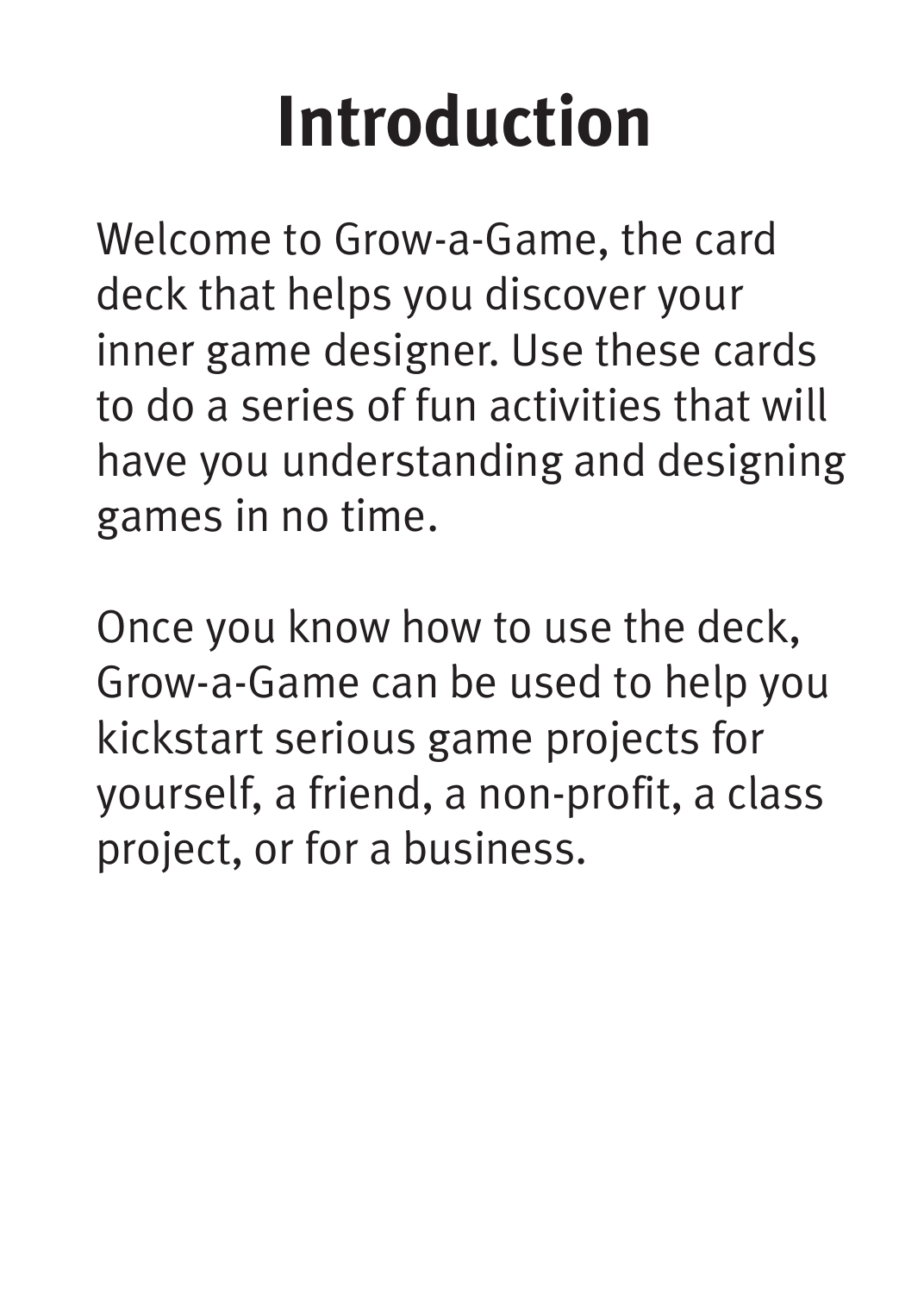## **Card Types**

**Challenges**: Social, political and economic problems to incorporate into game designs.

**Games**: Your favorite sports, classic arcade games, and boardgames are on these cards. Use them as inspiration for your own designs. **Values**: Values cards have principles and beliefs that might make the world a more just place. They're used to help with brainstorming games that are both innovative and socially conscious.

**Verbs**: These cards have actions on them, and are used to imagine new things for players to do.

 Note: Every card category has blank wildcards for you to customize the set.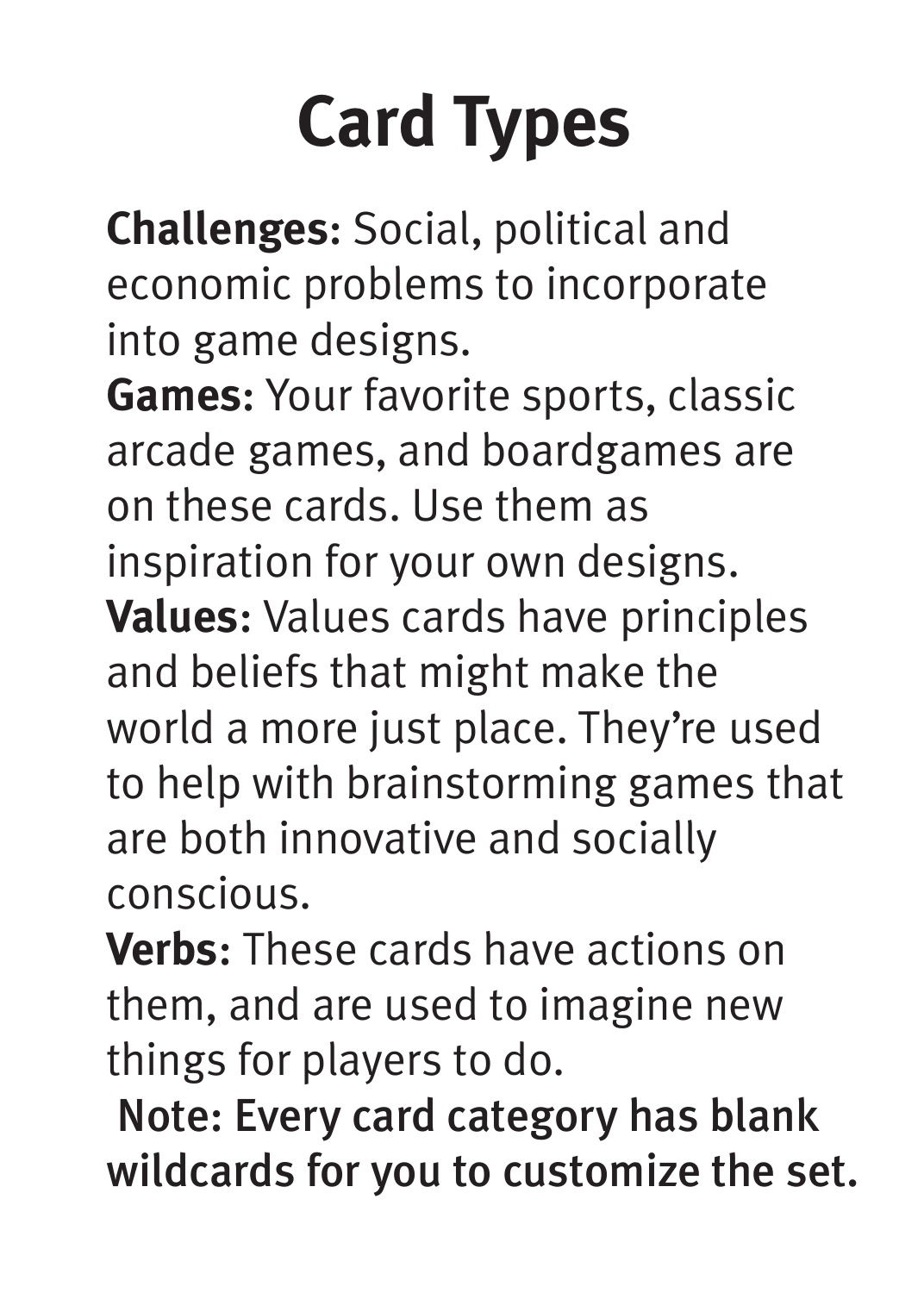# **Play Styles**

Grow-a-Game cards can be used a number of different ways. Any mix of the four card categories can be used to analyze existing games, or imagine new ones. Suggested card combinations are included.

New to game design? Begin with our one card excercise and then progress to two and finally three cards. By that point you'll be familiar enough with the cards to start designing games using any combination.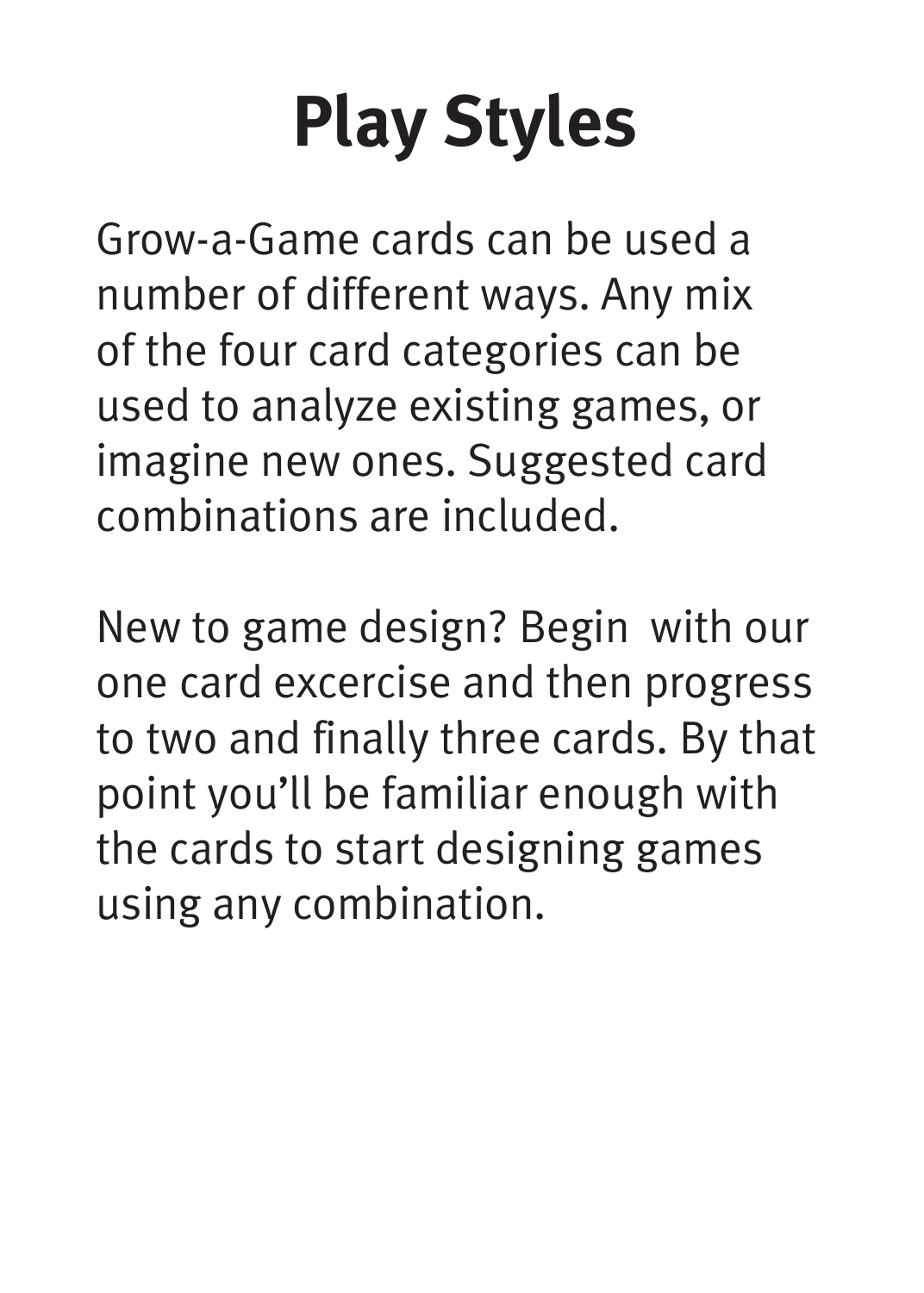#### Play Style **One Card** 1+ players or teams of 3-8 20 minutes

- 1. Shuffle the blue values set.
- 2. Each player chooses a values card.
- 3. Each player thinks of an existing game that expresses or requires the concept on the card.

Example: If one player draws the 'cooperation' card, basketball or pictionary could be used as games that express cooperation. Both games require teamwork and communication for players to succeed.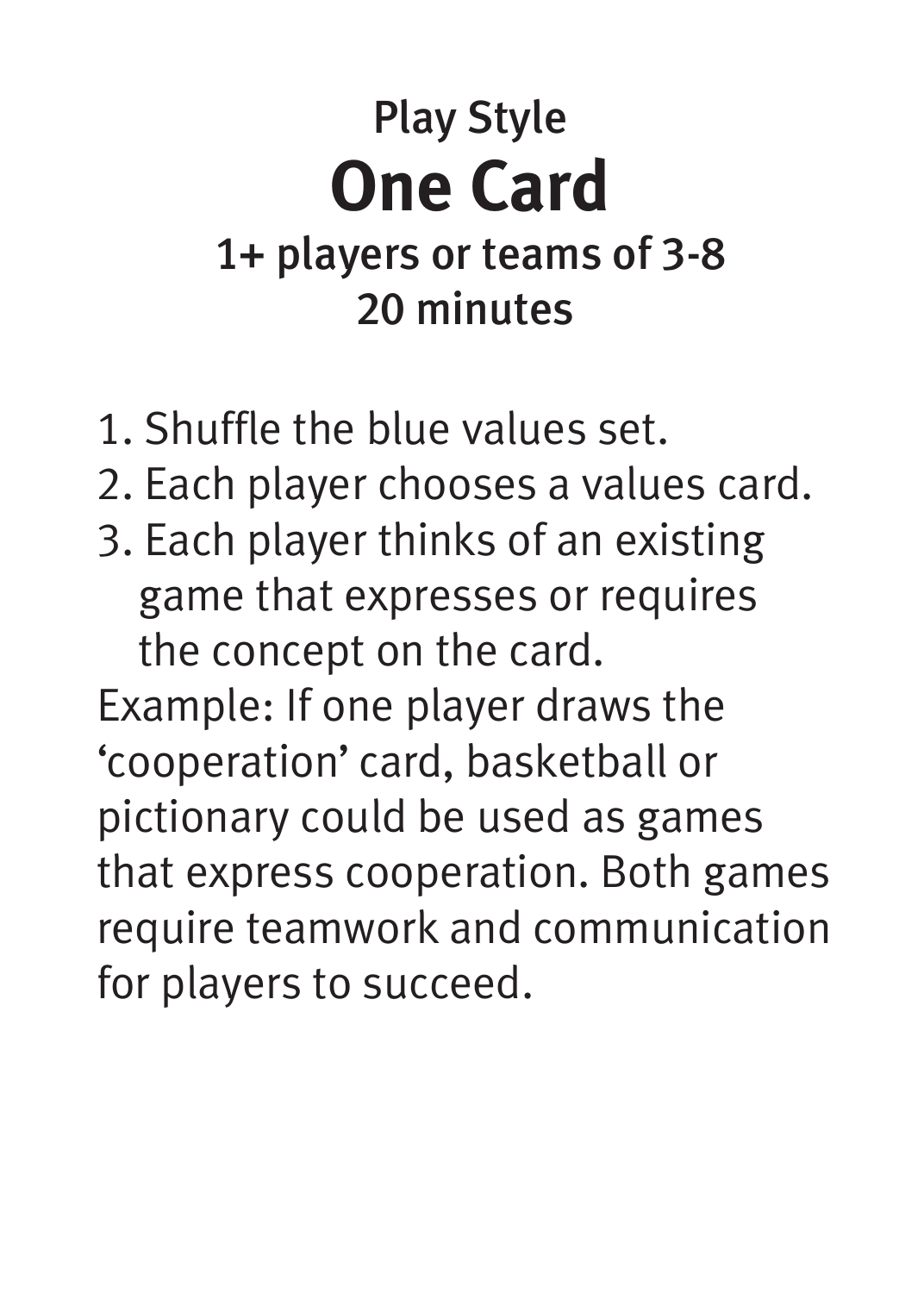#### Play Style **Two Cards** 3-8 players or teams of 3-8 20-40 minutes

- 1. Shuffle the blue values set, then the pink games set.
- 2. Each player or a team representative chooses one of each card.
- 3. Brainstorm with each player (or team) developing a game idea that modifies the game on the pink games card to express the value on the blue card.
- 4. When time runs out, each player or team shares the game idea. Teams can compete to see which group pitches the best game.